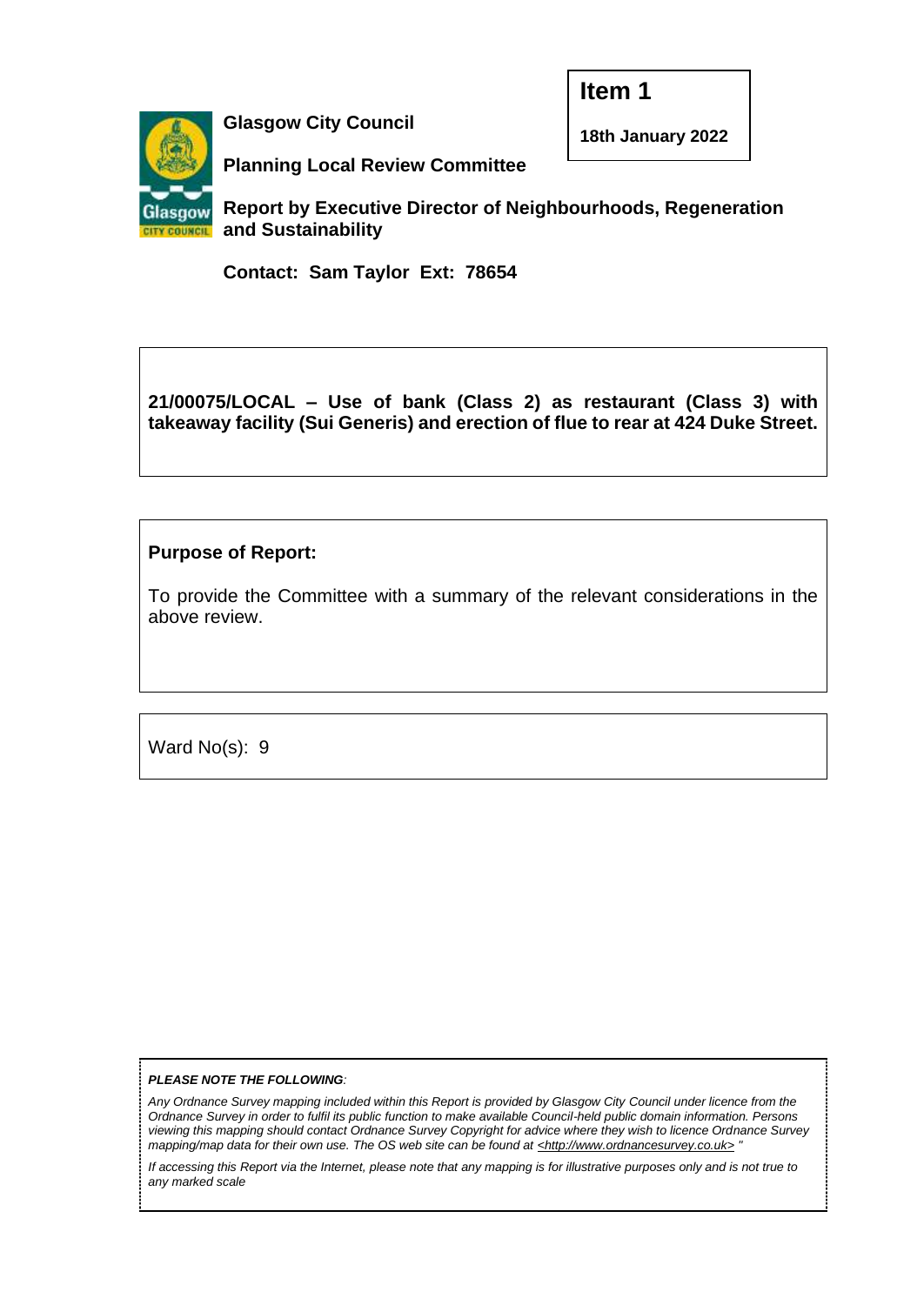# **1 LOCATION AND DEVELOPMENT PLAN DESIGNATIONS**

- 1.1 The site consists of a ground floor and basement bank within a 4-storey tenement block on the corner of Whitevale Street and Duke Street. Access is from Duke Street and the properties above are in residential use.
- 1.2 It is within Duke Street Local Town Centre and has high accessibility by public transport.

## **2 DEVELOPMENT PLAN POLICIES**

2.1 The relevant City Development Plan policies and Supplementary Guidance are:

CDP1 The Placemaking Principle CDP2 Sustainable Spatial Strategy CDP4 Network of Centres CDP11 Sustainable Transport

SG1 Placemaking SG4 Network of Centres SG11 Sustainable Transport

### **3 REASONS FOR REFUSAL / RELEVANT CONDITION(S)**

3.1 The reasons for refusal are listed below:

01. The proposed is contrary to Policy SG 4 Network of Centres of the adopted City Development Plan (2017) as detailed below and there are no material considerations in this instance that would justify a departure from the development plan.

02. The proposal is contrary to Assessment Guideline 10 of SG 4: Network of Centres of the City Development Plan (adopted 2017) in that the proposal would result in more than 20% of the units in a street block being in use for food, drink and entertainment uses. The proposal would therefore result in an increase in noise, activity and cooking fumes and would unacceptably impact on the residential amenity of neighbouring properties.

03. The proposal is contrary to Assessment Guideline 10 of SG 4: Network of Centres of the City Development Plan (adopted 2017) in that the proposed hot food takeaway would, as a Sui generis use, be sited within a residential building. The proposal would therefore result in an increase in noise, activity and cooking fumes and would unacceptably impact on the residential amenity of neighbouring properties.

### **4 APPEAL STATEMENT**

4.1 A summary of the material points raised in the appeal statement is given below: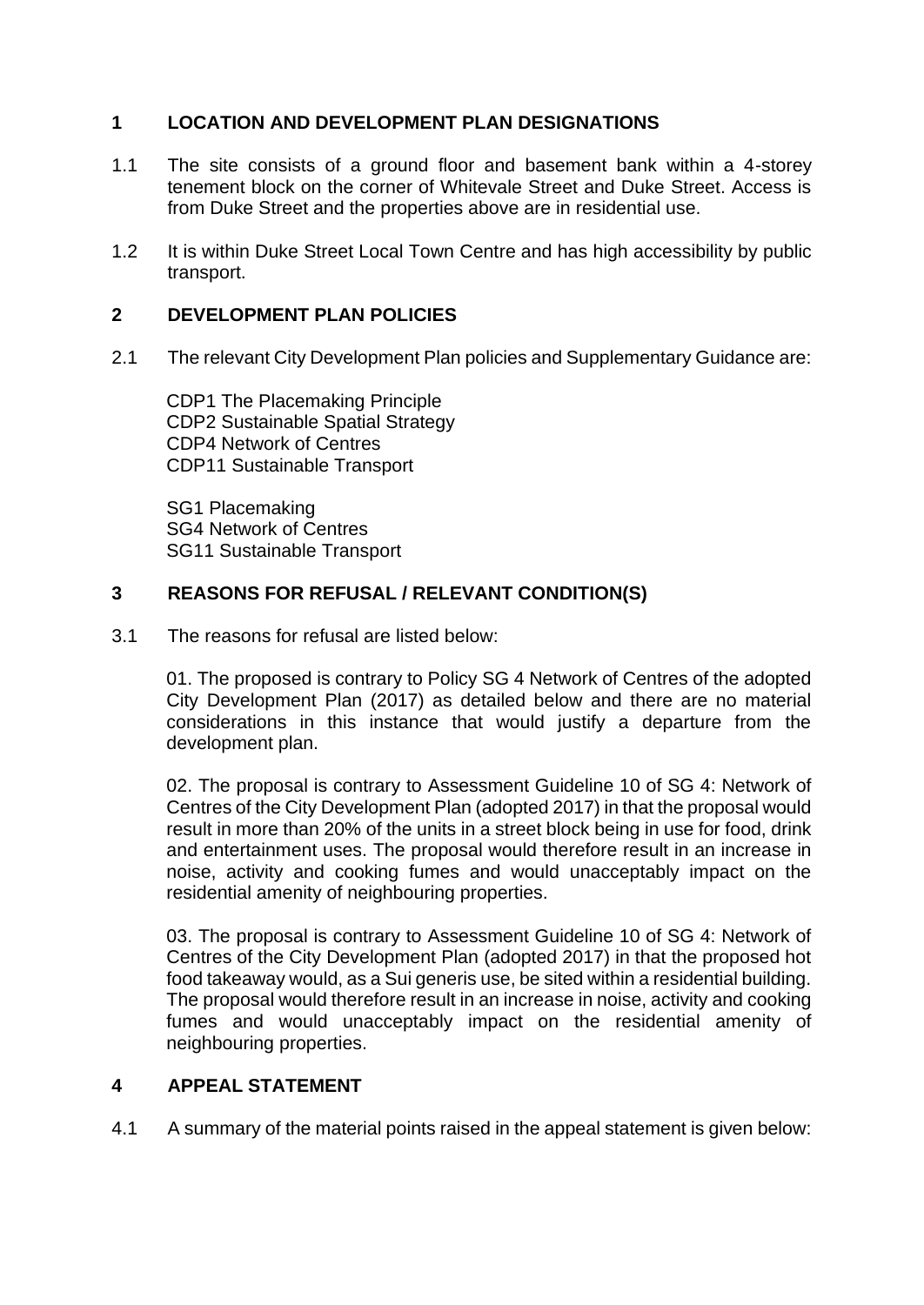- The proposal fully complies with the Local Development Plan and Supplementary Guidance 4.
- The proposal will ensure the balance between retail and non-retail uses is maintained
- The proposal will reduce vacancy levels and will ensure a permanent use for this prominent corner unit.
- The proposal will support local investment and maintain Duke Streel Local Centre as a desirable place to visit.
- The proposal is for Class 3 use with an ancillary takeaway and is not a Sui Generis use.
- The application received one objection on the grounds of car parking which was dismissed given the site has high accessibility, therefore the proposals would not have an unacceptable impact on parking in the local area.
- The site has been vacant since February 2021 and has been marketed since then with no serious Class 1 interest despite being marketed directly to retailers and via a national marketing campaign through well known marketing websites. The only interest was for a Class 2 betting office, but there has been significant local objection and the proposal is unlikely to progress.

## **5 REPRESENTATIONS AND CONSULTATIONS**

- 5.1 There was 1 representation to the application, objecting to the proposal on the grounds that it would create noise and problems with access to parking for residents.
- 5.2 There were no consultation responses.

### **6 COMMITTEE CONSIDERATIONS**

6.1 The key issues for Committee to consider are:

### **SG1 part 2 Placemaking**

#### Alterations to Shops and Other Commercial Buildings

Proposals should respect the period, style and architectural character of the building and should not adversely affect residential amenity as a result of noise, vibration, etc.

#### *Chiller/Air Conditioning Units/Flues*

Flues should be located out of sight of public view, units should be located to minimise noise and vibration and generally be located away from residential windows.

o The proposed flue will be installed on anti-vibration brackets on the rear elevation, approximately 0.6m from the residential windows.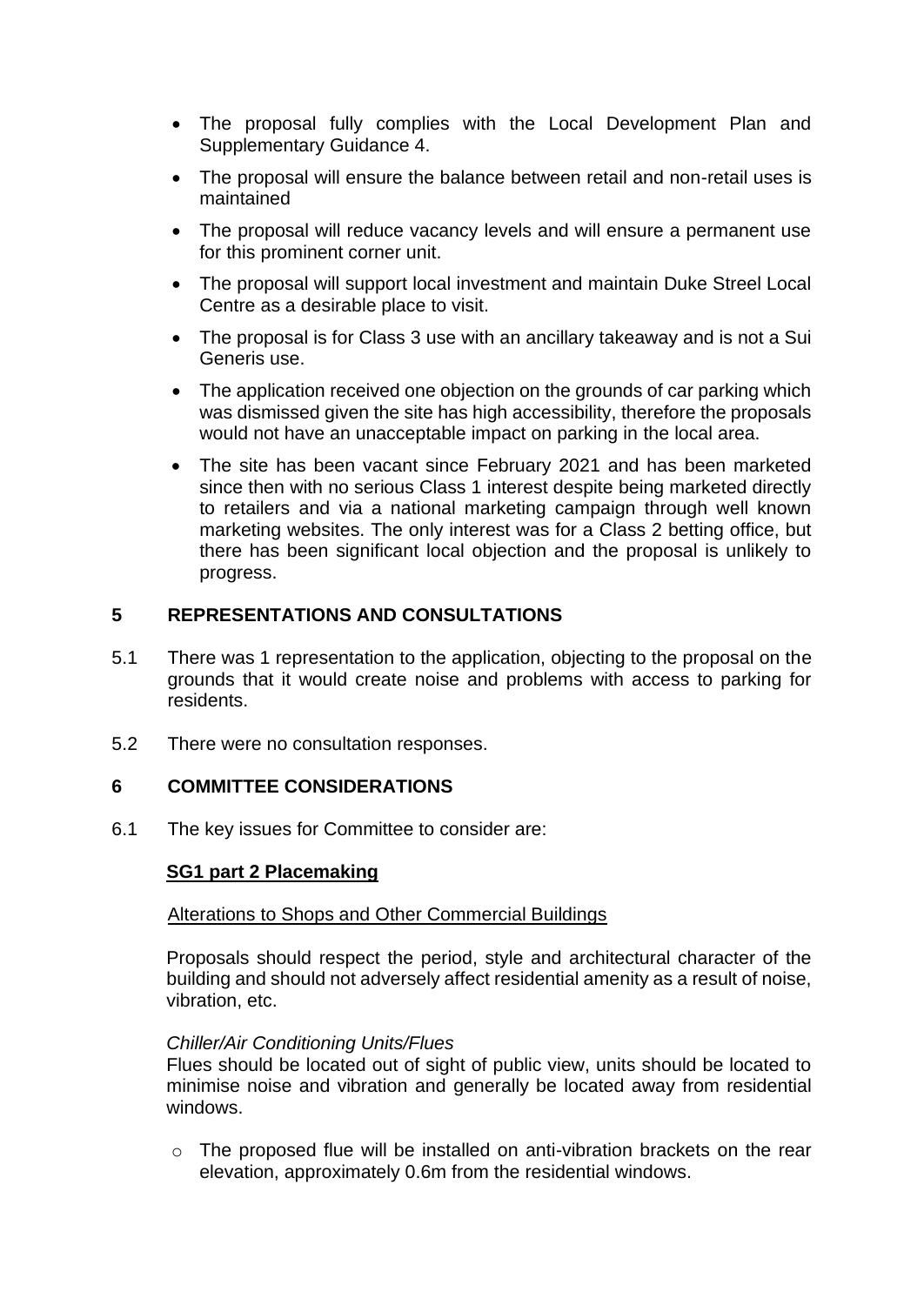$\triangleright$  Committee should consider whether the proposed flue will have a negative impact on the amenity of residents in the upper floors of the building.

### *Waste Storage, Recycling and Collection*

All new developments must include appropriate and well-designed provision for waste storage, recycling and collection. This should be located discreetly so as not to have an adverse visual impact or cause traffic/noise nuisance to neighbours.

- o A refuse and recycling store is shown on the ground floor which will have no visual impact
- o it is indicated that waste will be placed on street for collection at the appointed time.
- ➢ Committee should consider whether the presentation of waste for collection from the street will have a visual impact and/or cause traffic/noise nuisance.

### **SG4 Network of Centres**

### Food, Drink and Entertainment Uses

The Council seeks to strike a balance between the encouragement of uses that make the City more vibrant, and the need to preserve a reasonable level of amenity for adjoining occupiers, particularly neighbouring residents. Uses are considered to be ancillary to the primary use where they account for less than 20% of gross floor area (including outdoor seating areas but excluding back of house areas), whereas composite uses comprise elements of 2 or more uses and therefore regarded as sui generis.

 $\circ$  The gross floor area of the proposal is approximately 235 sqm. The planning statement states that a small area will be set aside for people waiting to be seated in the restaurant and to pick up takeaways, although the exact area is not clear.

*Assessment Guideline 10: Food, Drink and Entertainment Uses*  Proposals should be acceptably located to protect residential amenity.

No more than 20% of the number of units in a street block frontage containing residential uses should be in use as a composite hot food shop/Class 3 use.

Public houses, Class 11 and Sui Generis uses must not be located within, or immediately adjacent to, existing residential buildings.

Hours of operation will be agreed based on local circumstances and impact on residential amenity, but should not exceed 08:00 to 24:00 hours.

 $\circ$  The most recent town centre survey shows 7 units in the street block, of which 2 are currently in use as a hot food takeaway and public house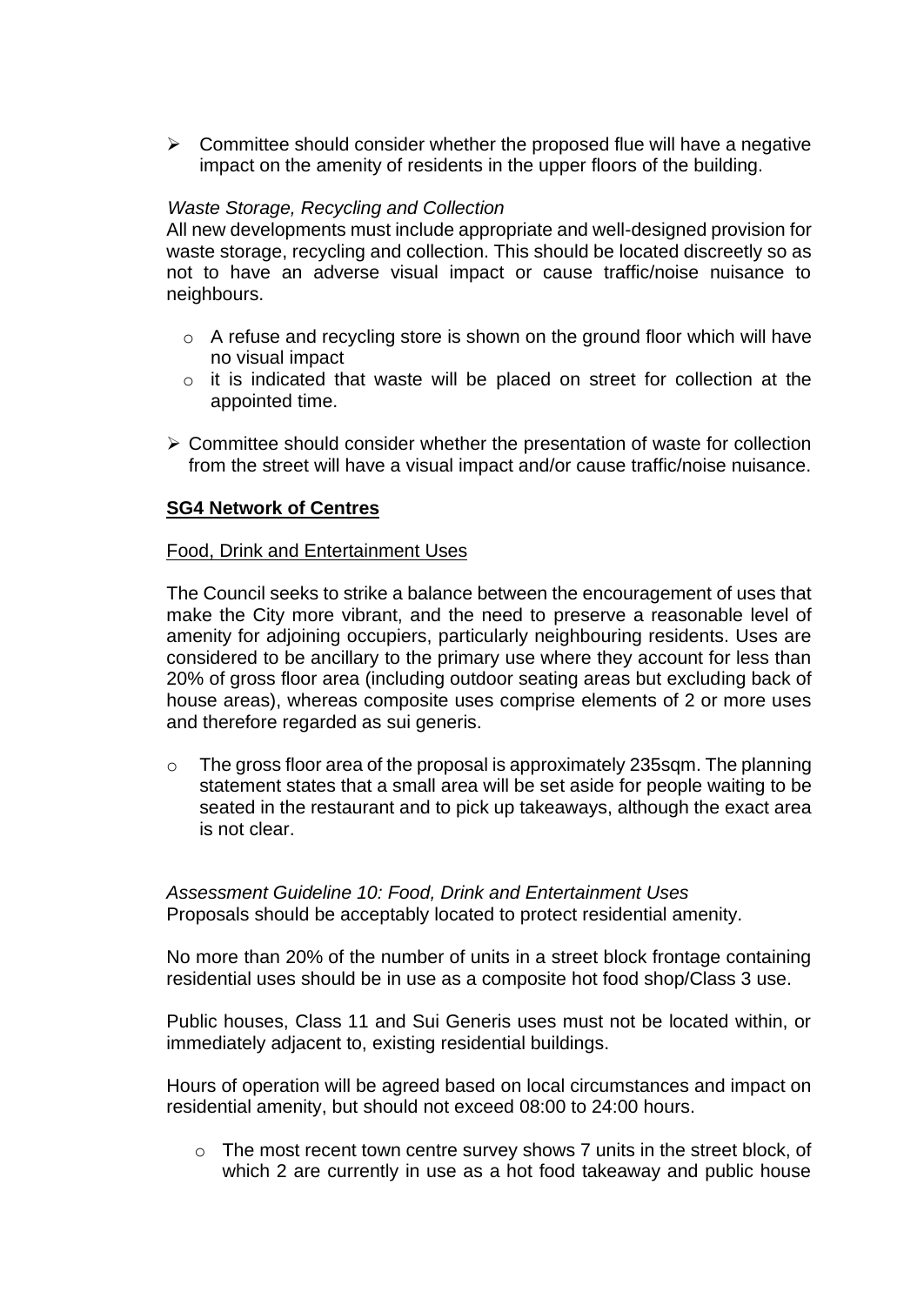(28.5% of units). If granted, this proposal would take this to 43% of the units.

- o The upper floors of the block are in residential use.
- o The proposed hours of operation are 10am to 11pm Sunday to Thursday and 10am to midnight Friday and Saturday.
- $\triangleright$  Committee should consider whether the takeaway element of the proposal can be considered ancillary, or whether it represents a composite Class 3/Sui Generis use. If it is considered to be a composite use, it should be considered whether there are material considerations that would allow the increase in number of units in food, drink and entertainment use and the location of a sui generis use below residential units against the guidance set out.
- ➢ Committee should consider whether the proposed hours of operation will have an impact on residential amenity and whether they are acceptable at this location.

*Assessment Guideline 12: Treatment and Disposal of Cooking/Heating Fumes*  Proposals for a food and drink use will only be considered favourably if suitable arrangements for the dispersal of fumes can be provided, to the complete satisfaction of the Council. The following information will be required:

- Plans showing all proposed cooking/heating equipment with full details of the fume dispersal method.
- Full specification of the proposed ventilation system, including the design, size, location and finish, should be provided.
- A full maintenance schedule of the ventilation system should be provided to ensure its continued effectiveness

Dispersal of cooking/heating fumes should be by an externally mounted flue on the rear or side elevation to a height sufficient to disperse fumes above any nearby property.

- o It is proposed to disperse fumes via a new flue erected on the rear elevation which will terminate 1m above the eaves.
- o Plans show the cooking equipment with details of the fume dispersal method
- o Full specification of the ventilation system and maintenance details are provided.
- $\triangleright$  Committee should consider whether they are satisfied that the information provided regarding the proposed ventilation system demonstrates that it is suitable.

### *Assessment Guideline 13: Parking and Servicing Requirements*

Parking and servicing requirements associated with proposed food, drink and entertainment uses must comply with SG 11 Sustainable Transport and must not result in parking and/or traffic congestion.

For restaurants in areas of high accessibility a maximum of 2 spaces should be provided per 100sqm of public floor area.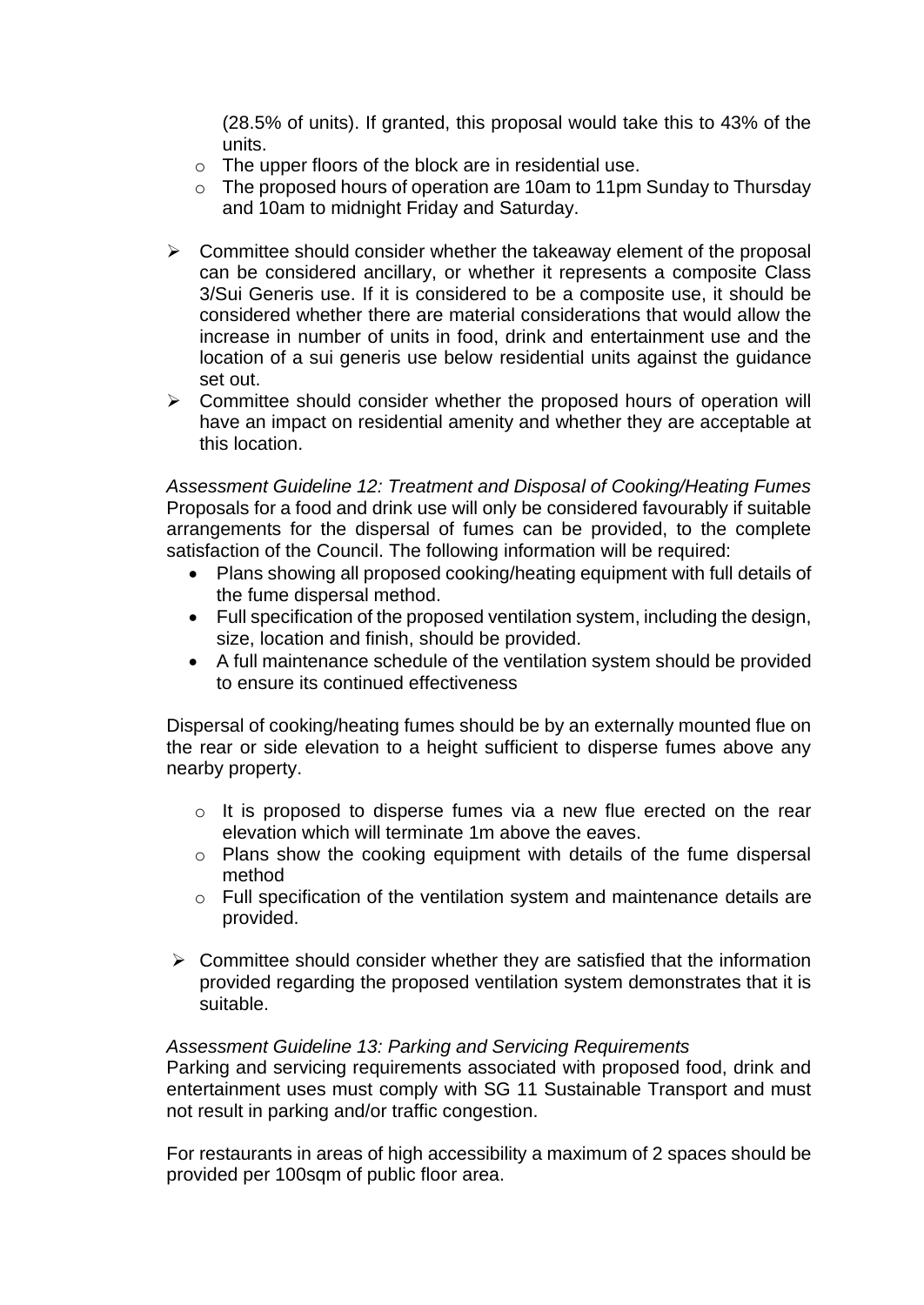- $\circ$  The public floor area of the proposal is approximately 86sqm, therefore no extra vehicle parking spaces are required.
- $\triangleright$  Committee should consider whether the proposal will result in parking and/or traffic congestion.

#### *Assessment Guideline 14: Waste Management and Disposal*

Proposals should include suitable arrangements for the management and disposal of waste, including recyclables. Plans are required to show details of on-site waste storage.

- o Plans show a refuse and recycling store on the ground floor and it is indicated that waste will be collected from the street at specified times.
- ➢ Committee should consider whether the proposed waste management and disposal arrangements are suitable.

### **SG11 Sustainable Transport**

#### *Cycle Parking*

Minimum standards are set out to ensure safe and secure parking at the destination of those wishing to undertake journeys by cycle. Cycle parking should differential between parking for employees and visitors. Visitor parking should be should be at or near the main entrance to a building. Staff parking should be secure, generally within the building or a secure compound, or where this is not possible, close to areas of high activity such as main entrances to provide security through passive surveillance.

Restaurants should provide a minimum of 1 space per 50sqm of public floor area plus 1 space per 10 staff.

- o The proposal includes a public floor area of approximately 86sqm, therefore a minimum of 1 space for customers should be provided.
- o The number of staff is not indicated.
- $\circ$  There are 2 Sheffield racks, with capacity for 4 cycles, on the pavement opposite the proposal site.
- $\triangleright$  Committee should consider whether there is sufficient cycle parking provision to facilitate the proposal.

### **7 COMMITTEE DECISION**

- 6.1 The options available to the Committee are:
	- a. Grant planning permission, with or without conditions (see over for draft conditions); or
	- b. Refuse planning permission.

### **DRAFT CONDITIONS**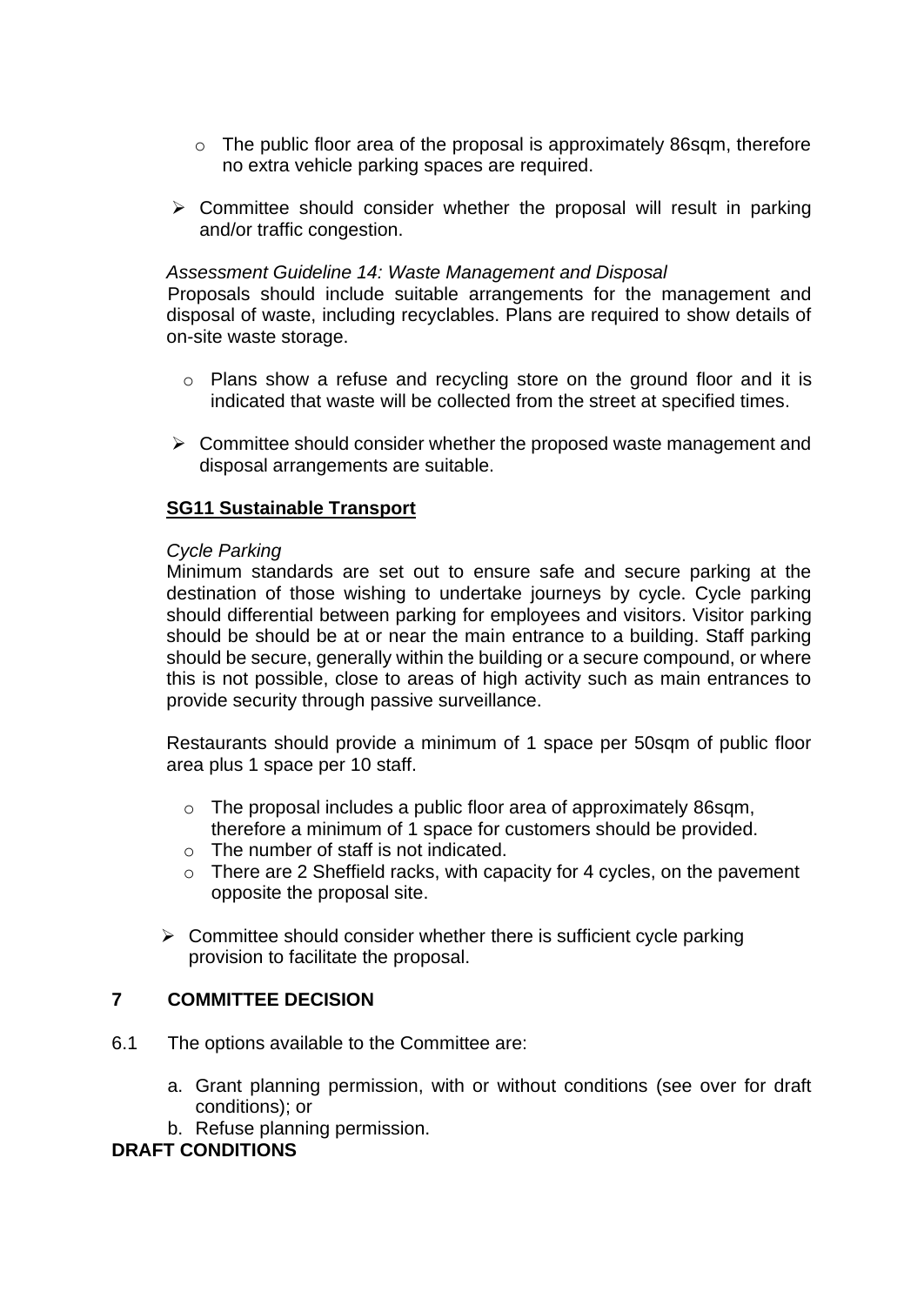01. Noise from or associated with the completed development (the building and fixed plant) shall not give rise to a noise level, assessed with windows closed, within any dwelling or noise sensitive building in excess of that equivalent to Noise Rating Curve 35 between 0700 and 2200, and Noise Rating Curve 25 at all other times.

**Reason:** To protect the occupiers of dwellings or noise sensitive buildings from excessive noise

02. Acoustic/amplified music from the premises shall not give rise to a noise level, assessed with windows closed, within any dwelling or noise sensitive building in excess of that equivalent to Noise Rating Curve 35 between 0700 and 2200, and Noise Rating Curve 25 at all other times.

**Reason:** To protect the occupiers of dwellings or noise sensitive buildings from excessive noise.

### 03. Disposal of Cooking Odours/Fumes

(a) All cooking smells, noxious fumes or vapours from the premises shall be disposed of by means of a duct carried up the rear elevation and terminating at a point 1 metre above the eaves. The duct shall be free from any obstruction such as a plate, cowl, cap or any other deflection at its termination point.

(b) A ventilation and filtration system incorporating at least the following elements shall be installed and operational before the use commences. The elements to be included are:

- (i) Canopies A canopy (or canopies) shall be located above all cooking appliances.
- (ii) Air Flow The canopy face velocity shall be not less than 0.5 m/s.
- (iii) Primary Grease Filtration Labyrinth (baffle) grease filters shall be installed within the canopy or canopies.
- (iv) Air Input An air input system shall be provided by means of a pleated inlet filter, supplying clean filtered air equivalent to at least 80% 'make-up' of the extracted air.

(c) A maintenance/management scheme for the ventilation and filtration system, including all aspects referred to in (a) and (b) above shall be submitted to and approved in writing by the planning authority before the use commences and shall be implemented as approved for the duration of the use.

(d) Mechanical and electrical installations shall be arranged to ensure that the ventilation system is in operation during periods when the premises are open for the preparation and/or cooking of food.

**Reason:** To protect local residents from nuisance resulting from the disposal of cooking odours.

04. Before any work on the site is begun, details of refuse and recycling storage areas and bins shall be submitted to and approved in writing by the planning authority. These facilities shall be completed before the development/the relevant part of the development is occupied.